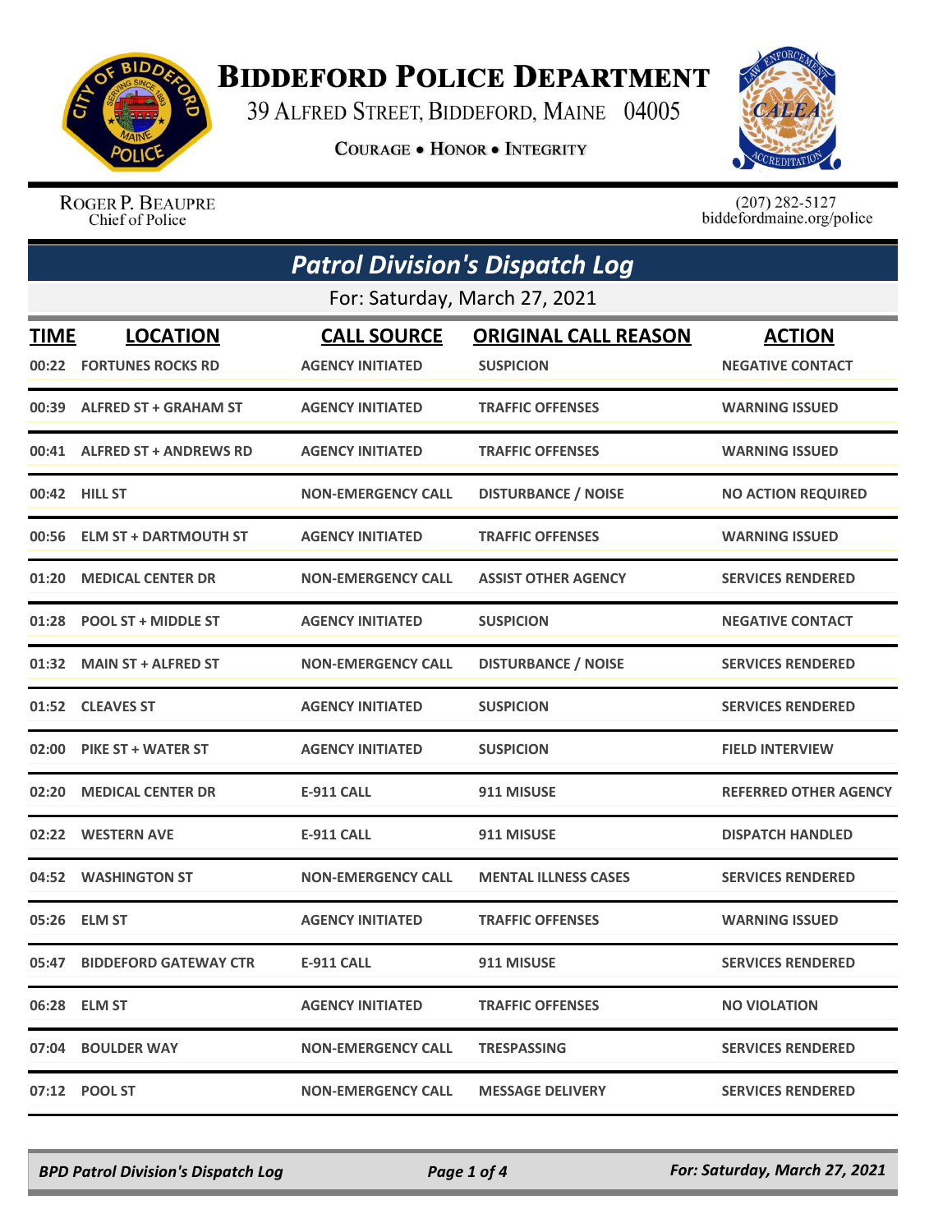| <b>TIME</b> | <b>LOCATION</b><br>08:22 POOL ST + FOSS ST | <b>CALL SOURCE</b><br><b>AGENCY INITIATED</b> | <b>ORIGINAL CALL REASON</b><br><b>TRAFFIC OFFENSES</b> | <b>ACTION</b><br><b>WARNING ISSUED</b> |
|-------------|--------------------------------------------|-----------------------------------------------|--------------------------------------------------------|----------------------------------------|
|             | 08:34 ELM ST                               | <b>AGENCY INITIATED</b>                       | <b>TRAFFIC OFFENSES</b>                                | <b>VSAC ISSUED</b>                     |
|             | 08:38 ALFRED ST                            | <b>WALK-IN AT STATION</b>                     | <b>PAPERWORK</b>                                       | <b>SERVICES RENDERED</b>               |
|             | 08:44 MAY ST                               | <b>E-911 CALL</b>                             | 911 MISUSE                                             | <b>NO VIOLATION</b>                    |
|             | 09:23 HILL ST                              | <b>NON-EMERGENCY CALL</b>                     | <b>SUSPICION</b>                                       | <b>TRANSPORT TO HOSPITAL</b>           |
|             | 09:36 MT PLEASANT ST                       | <b>NON-EMERGENCY CALL</b>                     | <b>DISTURBANCE / NOISE</b>                             | <b>WARNING ISSUED</b>                  |
|             | 10:09 ALFRED ST                            | <b>AGENCY INITIATED</b>                       | <b>TRAFFIC OFFENSES</b>                                | <b>WARNING ISSUED</b>                  |
|             | 10:16 ELM ST                               | <b>NON-EMERGENCY CALL</b>                     | <b>ARTICLES LOST/FOUND</b>                             | <b>REPORT TAKEN</b>                    |
|             | 10:17 ALFRED ST                            | <b>AGENCY INITIATED</b>                       | <b>TRAFFIC OFFENSES</b>                                | <b>WARNING ISSUED</b>                  |
|             | 10:48 ALFRED ST                            | <b>NON-EMERGENCY CALL</b>                     | <b>ANIMAL COMPLAINT</b>                                | <b>GONE ON ARRIVAL</b>                 |
|             | 11:09 ELM ST                               | <b>AGENCY INITIATED</b>                       | <b>TRAFFIC OFFENSES</b>                                | <b>VSAC ISSUED</b>                     |
|             | 11:28 ELM ST                               | <b>AGENCY INITIATED</b>                       | <b>TRAFFIC OFFENSES</b>                                | <b>WARNING ISSUED</b>                  |
|             | 11:31 ALFRED ST                            | <b>E-911 CALL</b>                             | 911 MISUSE                                             | <b>NO ACTION REQUIRED</b>              |
|             | 11:39 ELM ST                               | <b>AGENCY INITIATED</b>                       | <b>TRAFFIC OFFENSES</b>                                | <b>VSAC ISSUED</b>                     |
|             | 11:58 DUPONT AVE                           | <b>NON-EMERGENCY CALL</b>                     | <b>PARKING COMPLAINT</b>                               | <b>PARKING TICKET ISSUED</b>           |
|             | 12:06 HILL ST + ACORN ST                   | <b>AGENCY INITIATED</b>                       | <b>TRAFFIC OFFENSES</b>                                | <b>WARNING ISSUED</b>                  |
|             | 12:06 PROSPECT ST + WEST ST                | <b>AGENCY INITIATED</b>                       | <b>TRAFFIC OFFENSES</b>                                | <b>VSAC ISSUED</b>                     |
|             | 12:11 ALFRED ST                            | <b>WALK-IN AT STATION</b>                     | <b>PAPERWORK</b>                                       | <b>PAPERWORK SERVED</b>                |
|             | 12:16 BLANDINGS WAY                        | <b>NON-EMERGENCY CALL</b>                     | <b>PARKING COMPLAINT</b>                               | <b>PARKING TICKET ISSUED</b>           |
|             | 12:45 ALFRED ST                            | <b>AGENCY INITIATED</b>                       | <b>DISABLED VEHICLE</b>                                | <b>SERVICES RENDERED</b>               |
|             | <b>12:56 MAIN ST</b>                       | <b>NON-EMERGENCY CALL</b>                     | <b>DOMESTIC COMPLAINTS</b>                             | <b>REPORT TAKEN</b>                    |
|             | 13:35 HILL ST                              | <b>AGENCY INITIATED</b>                       | <b>TRAFFIC OFFENSES</b>                                | <b>WARNING ISSUED</b>                  |
|             | 13:51 MAINE TPKE                           | E-911 CALL                                    | 911 MISUSE                                             | <b>CALL TRANSFERRED</b>                |
|             | 14:00 ELM ST                               | <b>AGENCY INITIATED</b>                       | <b>TRAFFIC OFFENSES</b>                                | <b>VSAC ISSUED</b>                     |
|             | 14:22 ALFRED ST                            | <b>AGENCY INITIATED</b>                       | <b>TRAFFIC OFFENSES</b>                                | <b>VSAC ISSUED</b>                     |

*BPD Patrol Division's Dispatch Log Page 2 of 4 For: Saturday, March 27, 2021*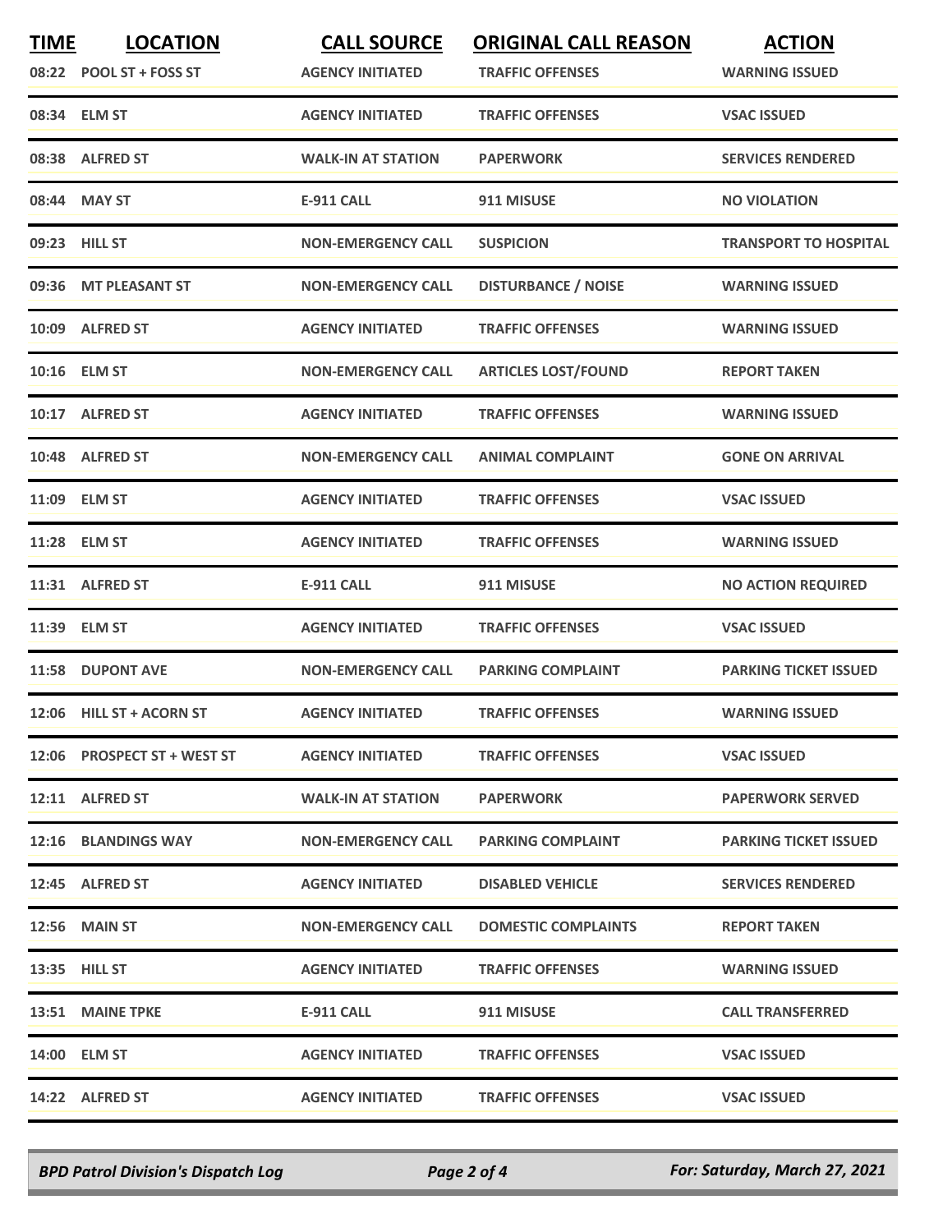| <b>TIME</b> | <b>LOCATION</b>                                                                                        | <b>CALL SOURCE</b>                                   | <b>ORIGINAL CALL REASON</b>                                    | <b>ACTION</b>                |  |  |
|-------------|--------------------------------------------------------------------------------------------------------|------------------------------------------------------|----------------------------------------------------------------|------------------------------|--|--|
|             | 14:31 WENTWORTH ST                                                                                     | <b>NON-EMERGENCY CALL</b>                            | <b>ANIMAL COMPLAINT</b>                                        | <b>DISPATCH HANDLED</b>      |  |  |
|             | 14:38 ALFRED ST                                                                                        | <b>NON-EMERGENCY CALL</b>                            | <b>COURT ORDERED CHECK IN</b>                                  | <b>NO VIOLATION</b>          |  |  |
|             | 14:46 OLD POOL RD                                                                                      | <b>NON-EMERGENCY CALL</b>                            | <b>FRAUD / SCAM</b>                                            | <b>REFERRED OTHER AGENCY</b> |  |  |
|             | 15:10 ALFRED ST                                                                                        | <b>AGENCY INITIATED</b>                              | <b>TRAFFIC OFFENSES</b>                                        | <b>WARNING ISSUED</b>        |  |  |
|             | 15:23 ALFRED ST + FRANKLIN ST                                                                          | <b>AGENCY INITIATED</b>                              | <b>TRAFFIC OFFENSES</b>                                        | <b>SUMMONS ISSUED</b>        |  |  |
|             | OFFENDER: ELLIOTT V HILL  AGE: 34  RESIDENT OF: BRIDGTON, ME                                           |                                                      |                                                                |                              |  |  |
|             |                                                                                                        | CHARGE: OPERATING WHILE LICENSE SUSPENDED OR REVOKED |                                                                |                              |  |  |
| 15:25       | <b>MAIN ST</b>                                                                                         | <b>AGENCY INITIATED</b>                              | <b>TRAFFIC OFFENSES</b>                                        | <b>WARNING ISSUED</b>        |  |  |
|             | <b>15:43 GERTRUDE AVE</b>                                                                              | <b>E-911 CALL</b>                                    | 911 MISUSE                                                     | <b>SERVICES RENDERED</b>     |  |  |
|             | 16:12 ALFRED ST                                                                                        | <b>NON-EMERGENCY CALL</b>                            | <b>SUSPICION</b>                                               | <b>SERVICES RENDERED</b>     |  |  |
|             | 16:23 POOL ST                                                                                          | <b>NON-EMERGENCY CALL</b>                            | <b>ARTICLES LOST/FOUND</b>                                     | <b>REPORT TAKEN</b>          |  |  |
|             | <b>16:25 BERNARD AVE</b>                                                                               | <b>E-911 CALL</b>                                    | 911 MISUSE                                                     | <b>SERVICES RENDERED</b>     |  |  |
|             | 16:37 ELM ST                                                                                           | <b>E-911 CALL</b>                                    | 911 MISUSE                                                     | <b>NEGATIVE CONTACT</b>      |  |  |
|             | 16:49 ALFRED ST + MAINE TPKE                                                                           | <b>AGENCY INITIATED</b>                              | <b>DISABLED VEHICLE</b>                                        | <b>SERVICES RENDERED</b>     |  |  |
|             | 17:29 MEDICAL CENTER DR                                                                                | <b>NON-EMERGENCY CALL</b>                            | <b>CHECK WELFARE</b>                                           | <b>REPORT TAKEN</b>          |  |  |
|             | 17:33 ELM ST                                                                                           | <b>AGENCY INITIATED</b>                              | <b>TRAFFIC OFFENSES</b>                                        | <b>WARNING ISSUED</b>        |  |  |
|             | 18:12 GRAHAM ST + HERRING AVE                                                                          | <b>AGENCY INITIATED</b>                              | <b>TRAFFIC OFFENSES</b>                                        | <b>WARNING ISSUED</b>        |  |  |
| 18:25       | <b>PINE ST</b>                                                                                         | <b>NON-EMERGENCY CALL</b>                            | <b>DOMESTIC COMPLAINTS</b>                                     | <b>ARREST(S) MADE</b>        |  |  |
|             | OFFENDER: HAROLD JOSEPH KING  AGE: 45  RESIDENT OF: BIDDEFORD, ME<br>CHARGE: DOMESTIC VIOLENCE ASSAULT |                                                      |                                                                |                              |  |  |
|             | 18:28 SOUTH ST + MCKENNEY DR                                                                           | <b>AGENCY INITIATED</b>                              | <b>TRAFFIC OFFENSES</b>                                        | <b>WARNING ISSUED</b>        |  |  |
|             | 18:30 HILL ST                                                                                          | <b>AGENCY INITIATED</b>                              | <b>TRAFFIC OFFENSES</b>                                        | <b>SUMMONS ISSUED</b>        |  |  |
|             |                                                                                                        |                                                      | OFFENDER: JAMAL RAHEEM CLARK  AGE: 30  RESIDENT OF: ALFRED, ME |                              |  |  |
|             | CHARGE: OPERATING AFTER HABITUAL OFFENDER REVOCATION-PRIOR<br>CHARGE: VIOLATING CONDITION OF RELEASE   |                                                      |                                                                |                              |  |  |
| 18:33       | <b>MAIN ST</b>                                                                                         | <b>E-911 CALL</b>                                    | 911 MISUSE                                                     | <b>NEGATIVE CONTACT</b>      |  |  |
|             | 18:34 PEARL ST                                                                                         | <b>E-911 CALL</b>                                    | 911 MISUSE                                                     | <b>CALL TRANSFERRED</b>      |  |  |
|             | 18:48 LINDALE AVE                                                                                      | <b>NON-EMERGENCY CALL</b>                            | <b>MISSING PERSON</b>                                          | <b>REPORT TAKEN</b>          |  |  |
|             |                                                                                                        |                                                      |                                                                |                              |  |  |

*BPD Patrol Division's Dispatch Log Page 3 of 4 For: Saturday, March 27, 2021*